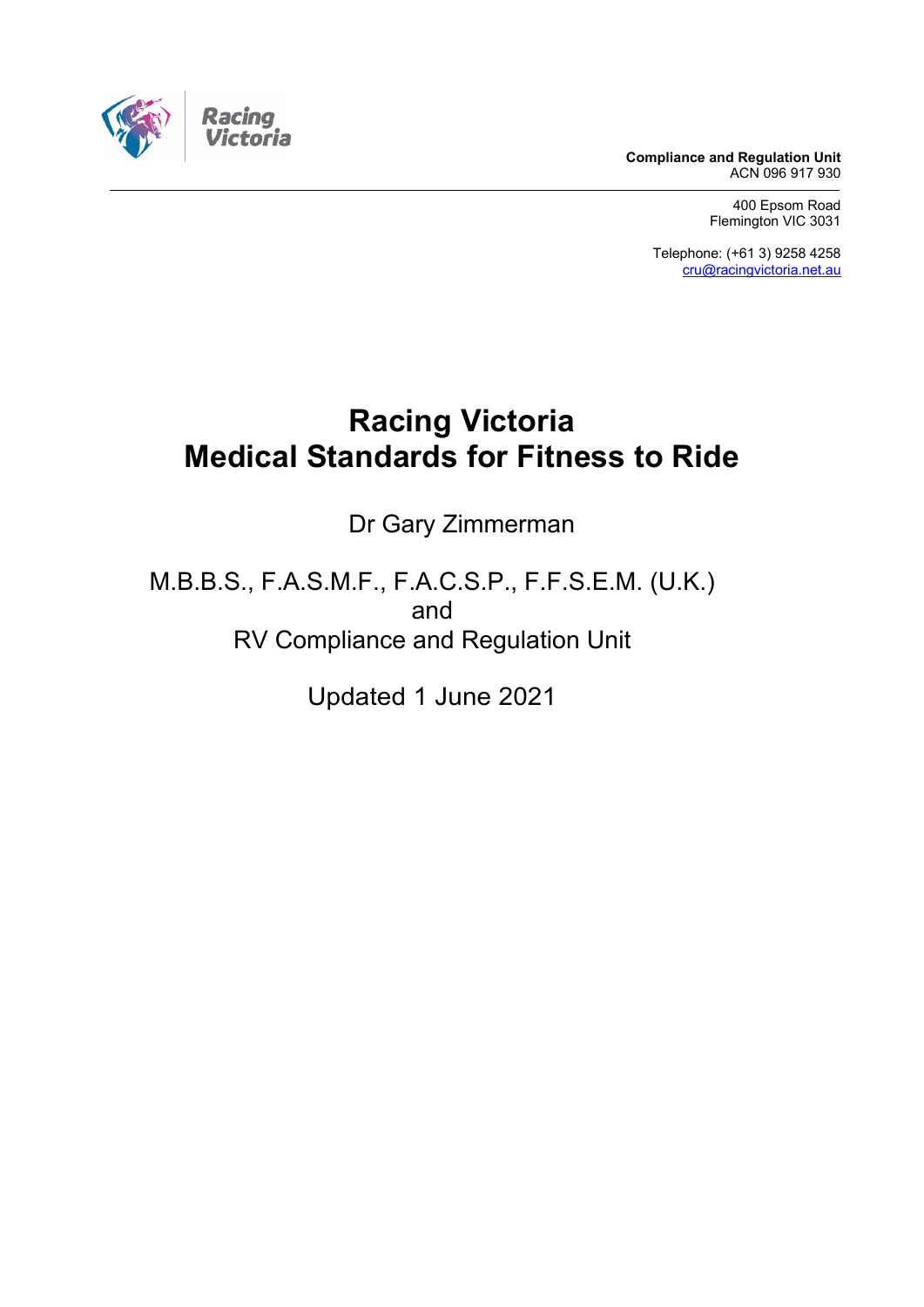# **CONTENTS**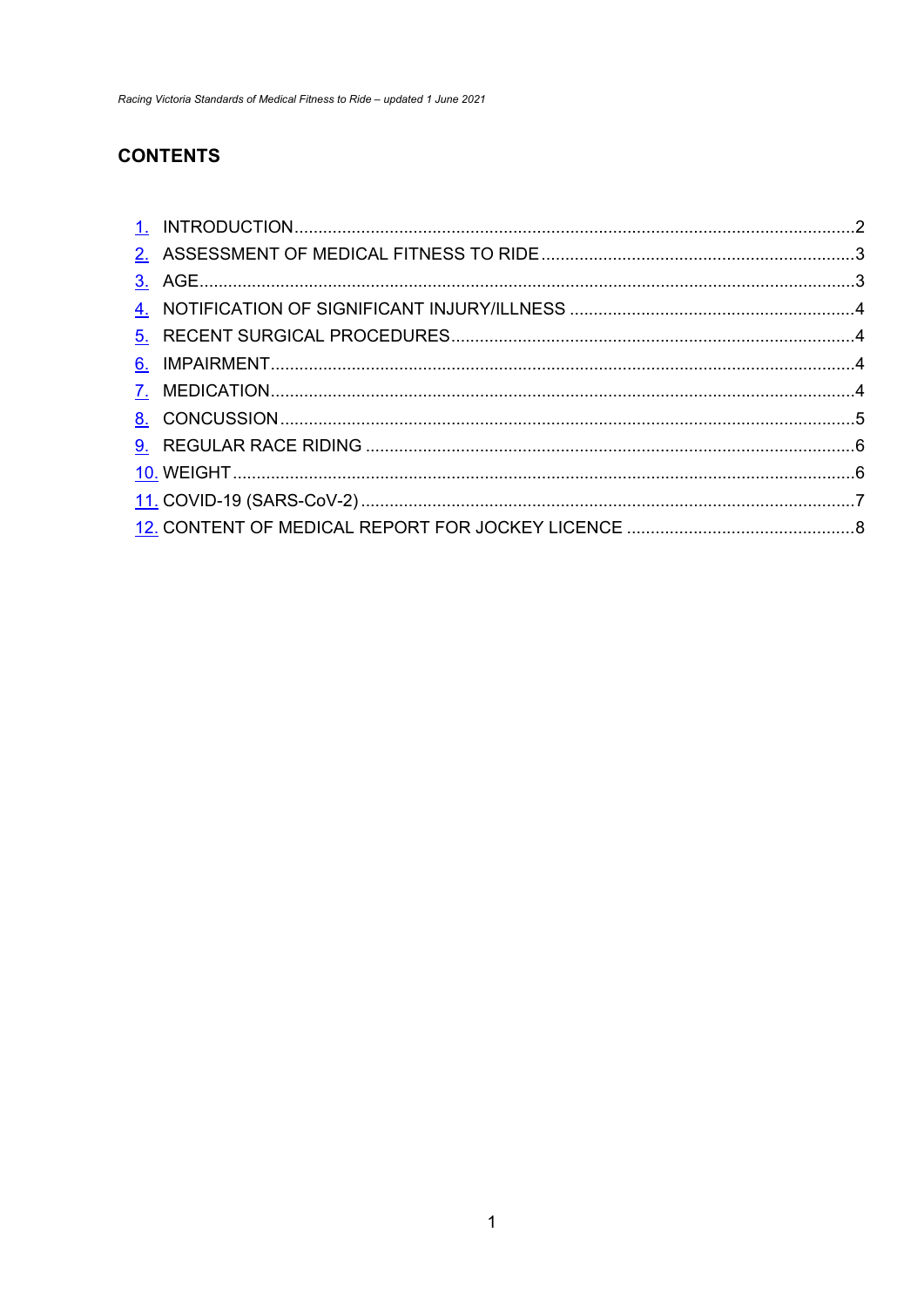### <span id="page-2-0"></span>1. INTRODUCTION

Race riding is a sport that requires jockeys to employ highly developed physical skills in collaboration with careful judgment. The failure of jockeys to successfully implement these requirements can have serious consequences. Riders may not only put their own lives in danger, but also other riders resulting in a risk of a serious injury, permanent disability or in the worst case scenario, death. In order to understand why it is necessary to establish and implement protocols that deal with medical standards for fitness to ride, it is important to be familiar with the types of injuries riders sustain. Recent studies suggest that horse racing has the highest rate of concussion present in existing sports and also the highest fatality rate of riders (per minute of participation) of any sport in the world.<sup>1</sup> Unfortunately, there is limited information available in relation to horse racing and injury epidemiology. Research has identified that there is a significant risk of soft tissue injuries, fractures, dislocation and concussion. Whilst these injuries appear to occur uniformly between countries, injury rates vary significantly. These variations can be attributed to a number of factors.<sup>2</sup>

Like most sports, a range of different standards exist internationally, and whilst many countries adopt similar principles, there is no uniformity in compliance protocol. The International Federation of Horseracing Authorities (IFHA) has devised an International Agreement on Breeding Racing and Wagering.<sup>4</sup> Article 27 of the Agreement Appendix 10A (August 2017) outlines Advice to Horse Racing Authorities on the Principles of Health Protection for Riders (Professional and Amateur). The protocols for Medical Standards for Fitness to Ride Victoria outlined in this report have incorporated many of these standards but have given specific consideration to regulation in particular areas. In conjunction with this protocol a Confidential Jockey Medical Report has also been devised. Outlined in this report are Victorian Standards for Medical Fitness to Ride; this includes a comprehensive list of contra-indications adapted from the IFHA agreement. These standards should provide applicants and general practitioners who are conducting such assessments with very concise information on the medical requirements for fitness to ride.

<sup>&</sup>lt;sup>1</sup> Turner, M., McCrory, P., & Halley, W. (2002). Injuries in professional horse racing in Great Britain and the Republic of Ireland 1992 – 2000, *British Journal of Sports Medicine*, 36, p. 408.

<sup>&</sup>lt;sup>2</sup> McCrory, P., Turner, M., LeMasso, B., Bodere, C., & Allemandou., A. (2006) An analysis of injuries resulting from professional horse racing in France during 1991 – 2001: a comparison with injuries resulting from professional horse racing in Great Britain during 1992 – 2001, *British Journal of Sports Medicine*, 40, p.614 – 618.

<sup>3</sup> International Federation of Horse Racing Authorities. (August 2017) *International Agreement on Breeding, Racing and Wagering – February 2006*, p. 61 – 63. Retrieved from [http://www.horseracingintfed.com/resources/2007\\_choose\\_eng.pdf](http://www.horseracingintfed.com/resources/2007_choose_eng.pdf)

<sup>&</sup>lt;sup>4</sup> Turner, M., McCrory, P., & Halley, W. (2002). Injuries in professional horse racing in Great Britain and the Republic of Ireland 1992 – 2000, *British Journal of Sports Medicine*, 36, p. 403 – 409.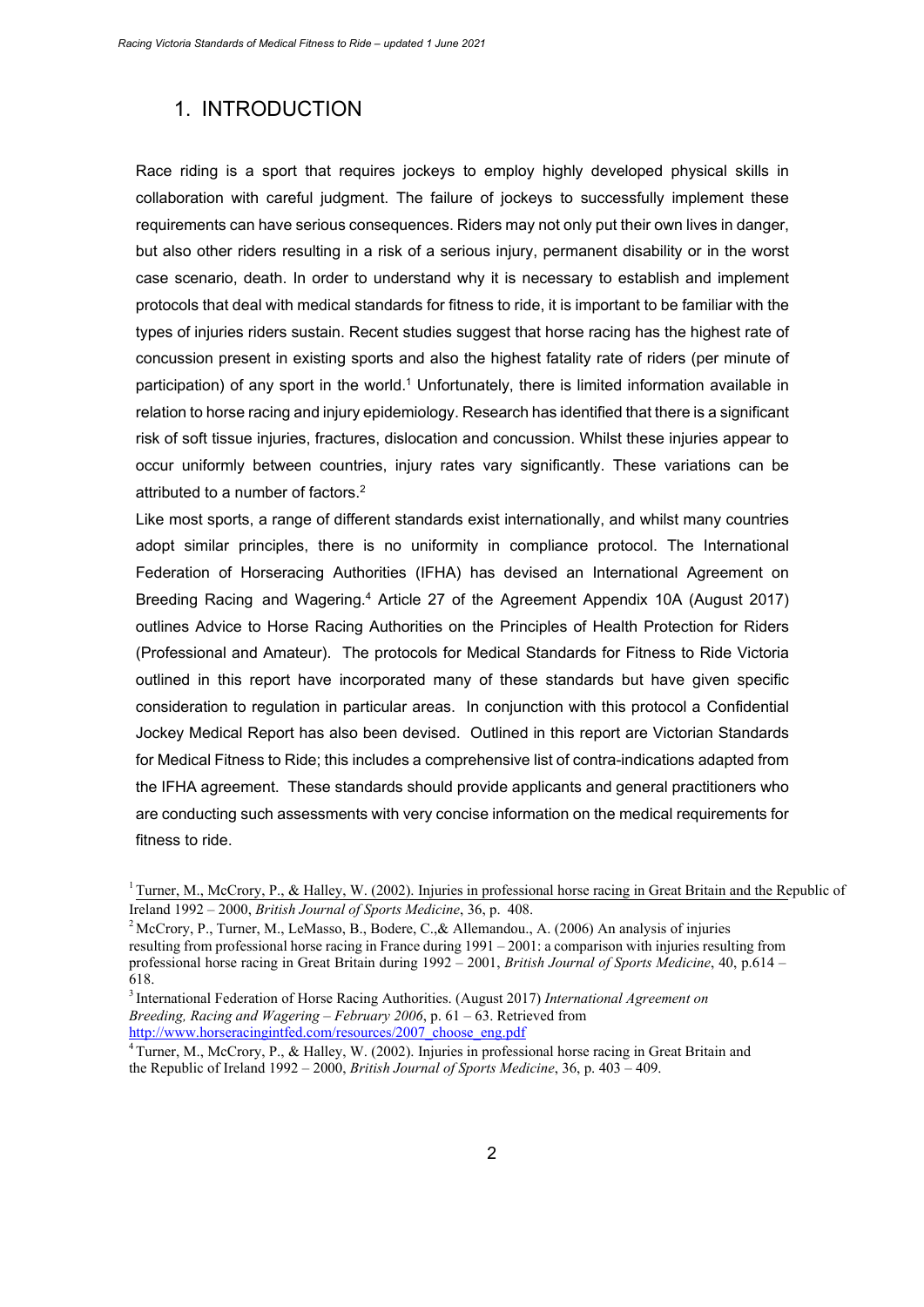# <span id="page-3-0"></span>2. ASSESSMENT OF MEDICAL FITNESS TO RIDE

All Victorian licensed jockeys must be confirmed medically fit to ride prior to commencing the skills assessment element of the jockey licence application process (jump outs and official trials) and prior to renewal of their licence each year.

Satisfactory medical fitness to ride is achieved once the applicant has fulfilled the requirements outlined within the Jockey Medical Report (**Medical**) and the Chief Medical Officer (CMO) has approved the completed Medical. Further, the CMO may request completion of a Medical at any time.

Subject to contrary terms in these Standards, the **Medical** should be completed through the applicant's treating general practitioner (GP). If, during the evaluation, it becomes evident that further investigation or treatment is necessary this should be completed in conjunction with a recommended specialist practitioner and/or the Racing Victoria CMO. On completing the **Medical,** the GP must sign that they 'found nothing unfavourable in the applicant's history or examination'. The GP also has the opportunity to make notes for consideration by the RV CMO.

All Medical Reports for new applicants and renewing jockeys each year must be reviewed by the CMO. The CMO will then make the final 'Fit to ride' decision following consideration of all relevant factors and may recommend referral for complex medical cases.

### <span id="page-3-1"></span>3. AGE

There is no upper age limit for race riding in Victoria. However:

- When assessing a licence application, Racing Victoria is entitled to consider an applicant's maturity level and any potential decline in mental or physical skills.
- All jockeys over the age of 45 are required to have a baseline blood test work up, ECG and Calcium score completed as part of their **Medical** every five years. The RV CMO may complete or request additional investigations including (but not limited to) blood tests, ECG, Calcium score, exercise stress testing, and cognitive neuropsychological testing as required.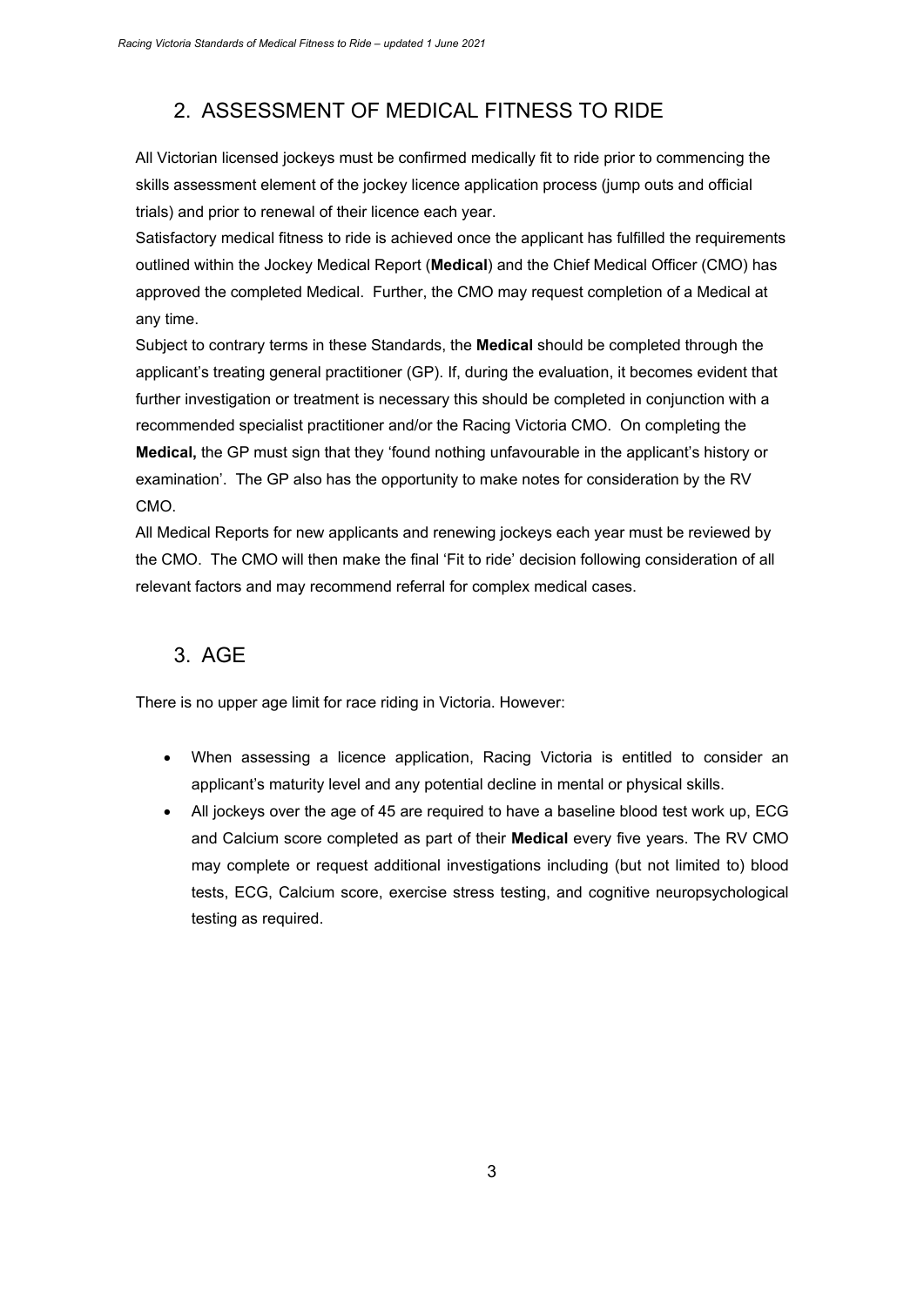### 4. NOTIFICATION OF SIGNIFICANT INJURY/ILLNESS

<span id="page-4-0"></span>Existing Licence holders, who, during the period of holding a Licence suffer a significant injury (eg. concussion, fracture) or a significant illness (eg. cancer, hepatitis), that could in any way affect their fitness to ride, must inform the CMO, at their earliest opportunity. For the sake of clarity, this applies to any significant illness or injury – regardless of whether or not it resulted from a racing incident (eg. road traffic accident, sporting accident, etc.).

# <span id="page-4-1"></span>5. RECENT SURGICAL PROCEDURES

Following any form of surgery an applicant must obtain medical clearance from their treating specialist in writing before returning to ride. With open abdominal surgery, a minimum wait of 12 from date of surgery is required.

### <span id="page-4-2"></span>6. IMPAIRMENT

Applicants must disclose any Workcover impairment payouts on the Medical. Any applicant with a previous Workcover permanent impairment payout must satisfy RV of their recovery through CMO assessment and any CMO requested additional medical assessments and information.

# 7. MEDICATION

<span id="page-4-3"></span>If an applicant requires, or in the past 10 years has required, regular medication to maintain his/her physical or mental wellbeing, a Licence may be refused.

If any of the following statements apply, the Licence will be declined or deferred (until they no longer apply):

- The therapeutic effect of the medication puts a rider at risk when he / she rides or falls. (eg. Warfarin);
- The side effects, actual or potential, of the medication are such that they could interfere with the rider's physical capability, judgement, coordination or alertness;
- A voluntary or involuntary adjustment of the dosage, administration or absorption of the medication may interfere with the rider's physical capability, judgement, coordination or alertness.

Jockeys seeking a permit under the Rules of Racing AR 142 to receive a specified banned substance under specified conditions must submit a letter from their medical practitioner at point of application or licence renewal (or other time, as relevant) for review by the CMO.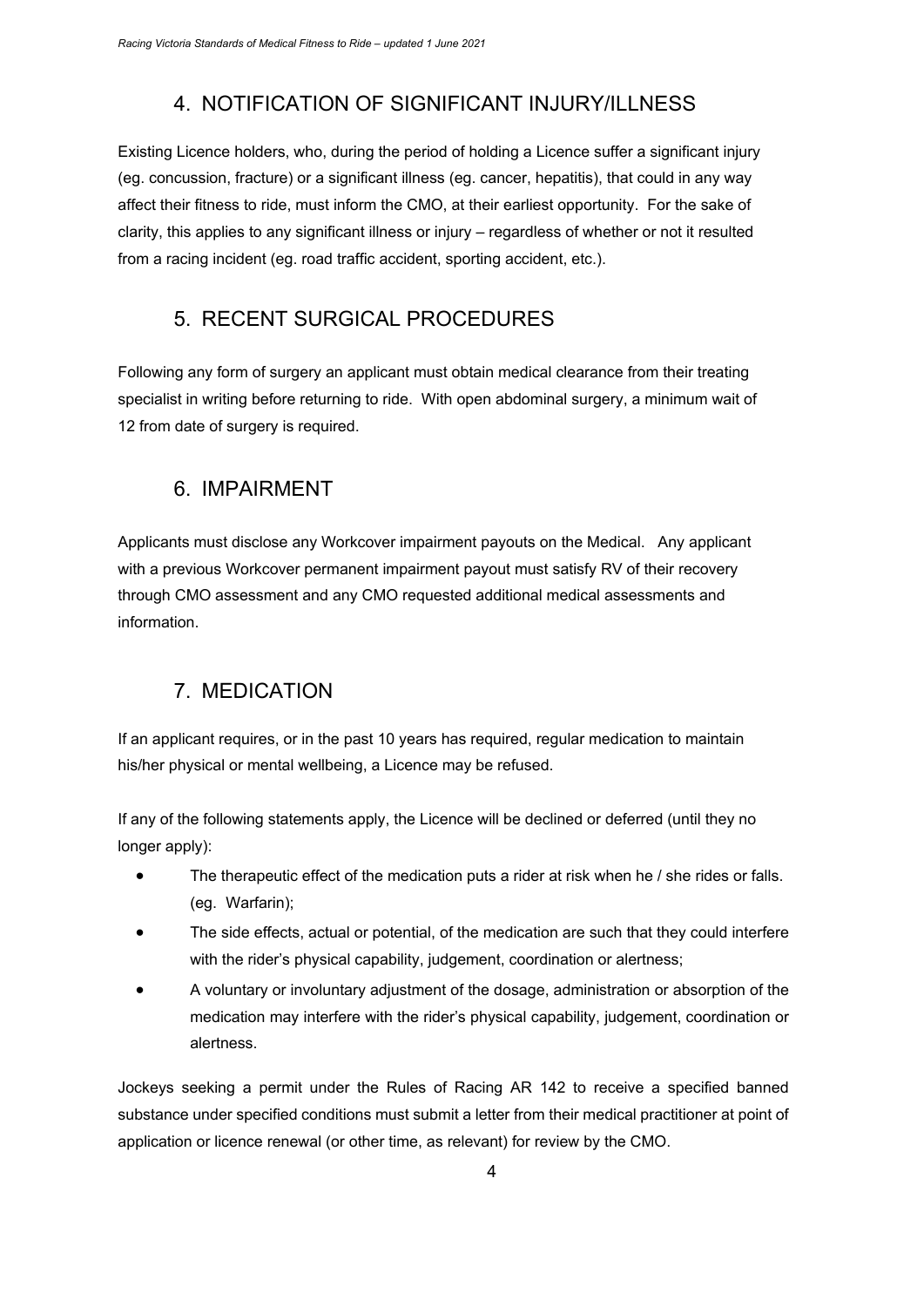# <span id="page-5-0"></span>8. CONCUSSION

Jockeys are exposed to a high rate of concussion and traumatic brain injury.

At the recent 5th Concussion in Sport Conference in Berlin in October 2016 (McCrory, P. et al. Br J Sports med. 2017; 51:838 – 847) the consensus statement defines sport related concussion (SRC). Sport related concussion is a traumatic brain injury induced by biomechanical forces. Several common features that may be utilized in clinically defining the nature of a concussive head injury include:

- $\triangleright$  SRC may be caused either by a direct blow to the head, face, neck or elsewhere on the body with an impulsive force transmitted to the head.
- $\triangleright$  SRC typically results in the rapid onset of short-lived impairment of neurological function that resolves spontaneously. However, in some cases, signs and symptoms evolve over a number of minutes to hours.
- $\triangleright$  SRC may result in neuropathological changes, but the acute clinical signs and symptoms largely reflect a functional disturbance rather than a structural injury and, as such, no abnormality is seen on standard structural neuro-imaging studies.
- $\triangleright$  SRC results in a range of clinical signs and symptoms that may or may not involve loss of consciousness. Resolution of the clinical and cognitive features typically follows a sequential course. However, in some cases symptoms may be prolonged.

The clinical signs and symptoms cannot be explained by drug, alcohol, or medication use, other injuries (such as cervical injuries, peripheral vestibular dysfunction, etc.) or other comorbidities (eg. psychological factors or coexisting medical conditions).

The suspected diagnosis of SRC can include one or more of the following clinical domains:

- (a) Symptoms: somatic (eg. headache), cognitive (eg. feeling like in a fog) and/or emotional symptoms (eg. liability)
- (b) Physical signs (eg. loss of consciousness, amnesia, neurological deficit)
- (c) Balance impairment (eg. gait unsteadiness)
- (d) Behavioral changes (eg. irritability)
- (e) Cognitive impairment (eg. slowed reaction times)
- (f) Sleep/wake disturbance (eg. somnolence, drowsiness).

If symptoms or signs in any one or more of the clinical domains are present, an SRC should be suspected and the jockey stood down until satisfactory medical follow up completed. It is important to note, however, that these symptoms and signs also happen to be non-specific to concussion, so their presence simply prompts the inclusion of concussion in a differential diagnosis for further evaluation, but the symptom is not itself diagnostic of concussion.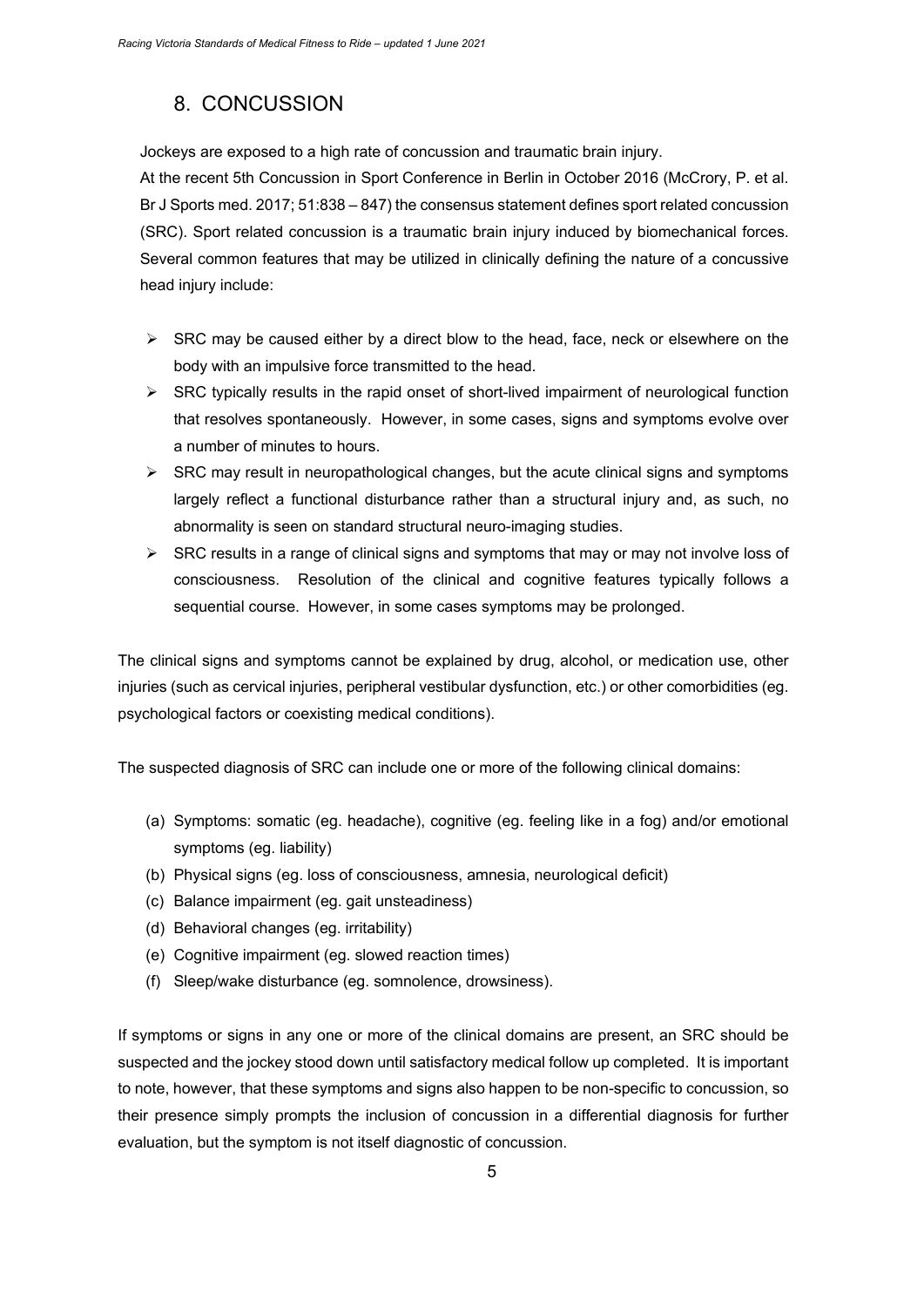In the case of a race fall, any jockey with clinical symptoms or signs should be treated as concussion, stabilized and appropriately monitored. They will not return to race riding that day.

The jockey will then undergo appropriate re-evaluation, rest and rehabilitation and once they have fully recovered, undergo Cognigram Neuropsychological testing which is then compared to their annual baseline. Cognigram is a computerised neuropsychological test which measures the baseline cognitive status of the jockey and it is a requirement for this to be conducted annually to supplement the **Medical**.

Because of increasing global reporting of long-term complications of concussion in a variety of sports and based on a combination of evidence and clinical observations regarding physiological recovery taking longer than clinical recovery, Racing Victoria is always reviewing the return to ride process.

Updated guidelines for the management of sports related concussion in Jockey's (February 2021) recommends the **earliest** a jockey can return to riding after a concussion is on the 12th day after the day in which the concussion was suffered. If the symptoms or signs of concussion persist beyond 48 hours, a slower return to riding strategy should be adopted. The priority remains the acute and long-term welfare of the jockey.

### <span id="page-6-0"></span>9. REGULAR RACE RIDING

Regular race riding is critical for a jockey to be fit to ride in a race. Analysis of Racing Victoria's workers compensation claims 2014-2017 reveal that if jockeys do **not** meet the minimum riding requirements (currently 24 Flat race rides per annum, 12 Jumps race rides per annum, 12 Picnic race rides per annum which makes up approximately 30% of total jockeys licensed in Victoria) there is a disproportionate number of incidents and claims. On average this group experience an injury every 13 race rides compared to 493 race rides for other jockeys.

Therefore, is recommended jockeys meet the minimum requirements as outlined in the Racing Victoria Jockey Licensing Policy.

#### 10. WEIGHT

<span id="page-6-1"></span>To be licensed jockeys **must** meet the minimum top weight:

Apprentices should be able to weigh in at that weight less their full claim. It is recommended jockeys **avoid** yo-yo weight changes and wasting practices to make weight.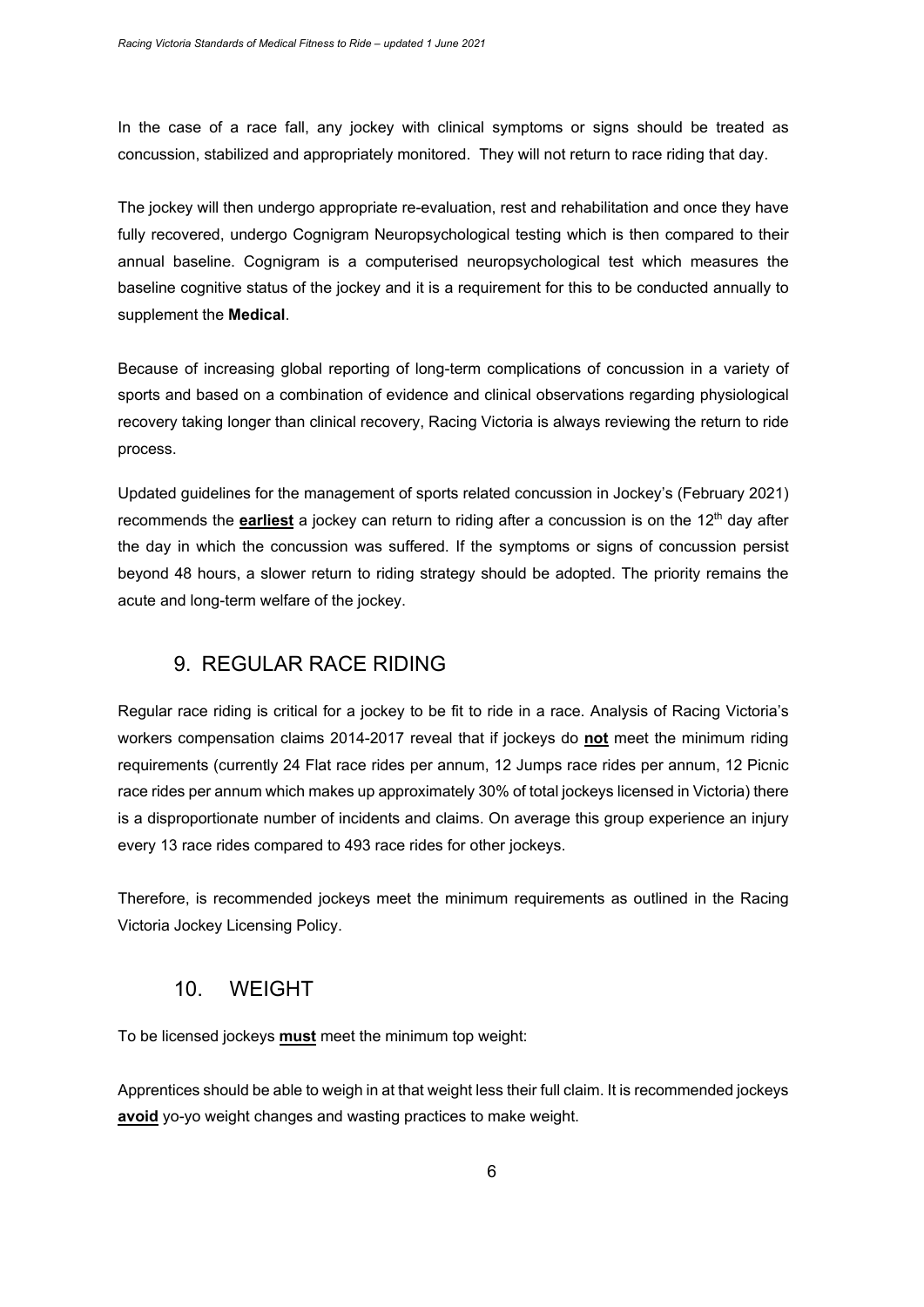## 11. COVID-19 (SARS-CoV-2)

<span id="page-7-0"></span>On January 4<sup>th</sup> 2020, the World Health Organisation (WHO) identified there was a cluster of pneumonia cases occurring in the city of Wuhan in the Hubei Province in China, by mid-January Chinese authorities had shared the genetic sequence of the newly emerging virus SARS-CoV-2 (COVID-19), by March 11 2020 deeply concerned both by the alarming levels of spread and severity of the virus globally, WHO made the assessment that COVID-19 should be characterised as a pandemic.

Many countries had started to report that the virus was spreading exponentially and most of these countries lacked the health infrastructure to deal with a crisis of such proportions. During 2020 and into 2021, on a global level we have seen many countries experience a significant increase in the rise of COVID-19 cases.

COVID-19 is highly infectious and it can be transmitted by aerosol-droplet or fomite (surface) transmission, There are many symptoms that could be consistent with a diagnosis of COVID-19 they include, but are not limited to; most common symptoms, fever, dry cough and tiredness. Less common symptoms; aches and pains, sore throat, conjunctivitis, headache, loss of taste or smell, a rash on skin, discolouration of skin or toes. More serious symptoms; difficulty breathing or shortness of breath, chest pain or pressure, loss of speech or movement.

In line with Racing Victoria Biosecurity Protocol if you or any member of your family or someone that you reside with are experiencing any of the above symptoms, or if you or any member of your family or someone that you reside with are aware that you have been in contact with someone who is a probable or confirmed case of COVID-19, or have visited an exposure site as listed on the Department of Health (DH) webpage – Case Alerts and Public Exposure Sites<http://www.dhhs.vic.gov.au/case-locations-and-outbreaks> you are to contact the CMO immediately and speak to the Clinical Liaison Officer, Ms Alison Davies – *Mob: 0412 395 182.*

If you find yourself experiencing symptoms, under no circumstances are you to attend trackwork, a racecourse or a training facility until you have reported into the CMO, been medically assessed and provided with the medical clearance to return to licensed premises.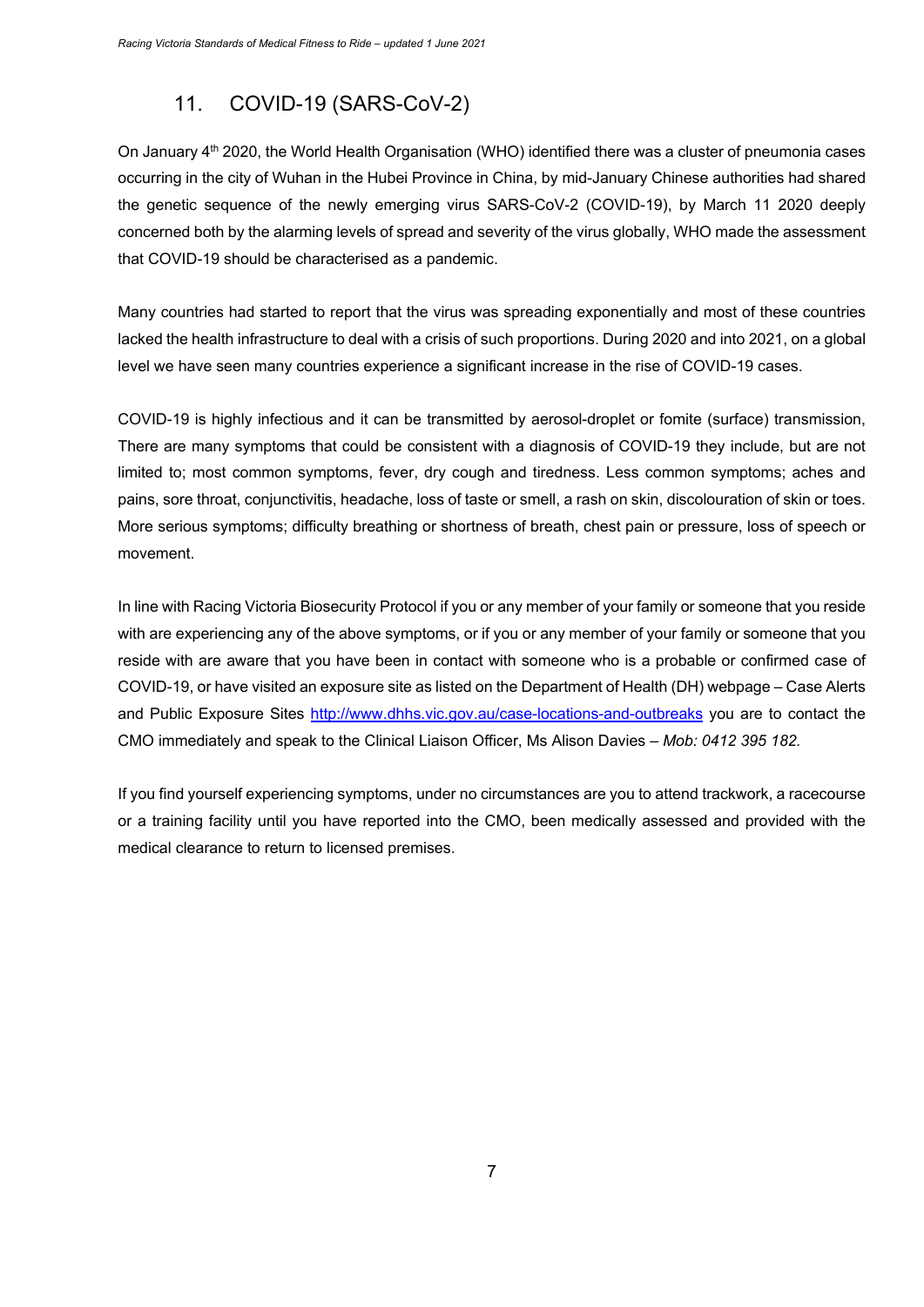## 12. CONTENT OF MEDICAL REPORT FOR JOCKEY LICENCE

<span id="page-8-0"></span>This confidential document<sup>1</sup> will include:

- A comprehensive signed declaration by the applicant to include details of his/her medical history.
- A full record of physical examination to cover all aspects required for racing including any information regarding contra-indications as outlined in this document.
- A signed declaration by the examining medical practitioner that they 'found nothing unfavourable in the applicant's history or examination'.

In all cases there are 3 possible outcomes of the fitness to ride medical examination:

- 1. Jockey declared to be FIT (**A – Acceptable condition**).
- 2. Jockey declared to have a medical condition for which further medical information or testing is required (**D - Deferred**). A specialist opinion may be required.
- 3. Jockey found to have a medical condition which is NOT compatible with safe riding (**R – Refused**) for one or more of the following reasons:
	- a. Due to risk of deterioration of the condition with race riding;
	- b. The condition requires medication/treatment that may impact on the jockey's ability to ride safely;
	- c. The medical condition could cause a sudden incapacity of the jockey during riding; and/or
	- d. The medical condition cannot be safely accommodated during riding thus placing the health and safety of the jockey/fellow jockeys, horses and race course staff at risk.

<span id="page-8-1"></span><sup>&</sup>lt;sup>1</sup> Racing Victoria's Privacy Policy (as amended from time to time) is available at: https://www.racingvictoria.com.au/privacy-policy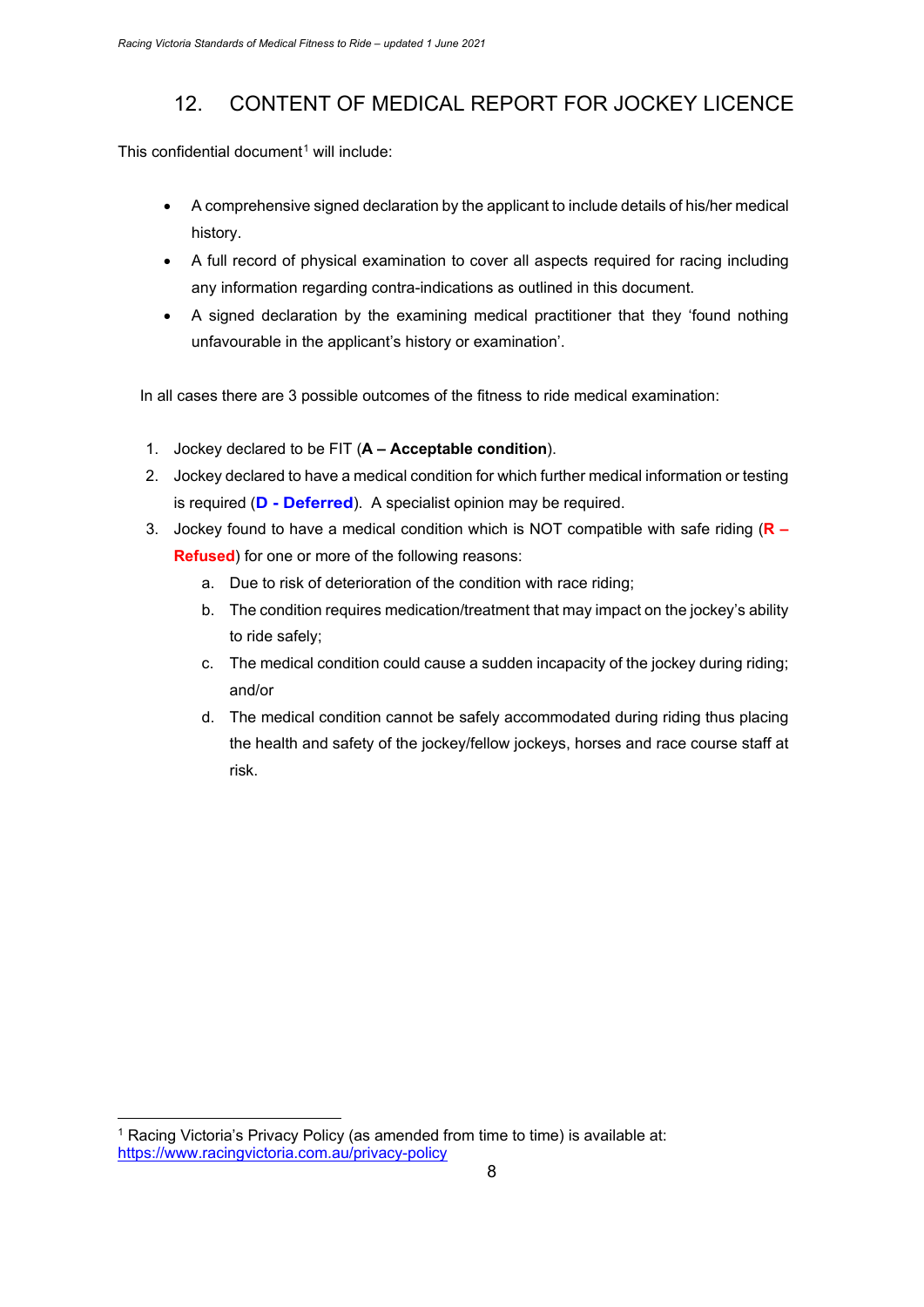### MEDICAL STANDARDS OF FITNESS TO RIDE - GUIDELINE

- R = Refused
- A = Acceptable
- D = Deferred A specialist opinion will be required.

\*Updated 1 June 2021

#### CARDIOVASCULAR DISORDERS

| Ischaemic heart disease/angina | R              |
|--------------------------------|----------------|
| <b>Heart failure</b>           | R              |
| Myocardial infarction          | D              |
| By-pass grafting               | D <sup>*</sup> |
| Angioplasty                    | D              |
| Cardiac transplant             | R              |
|                                |                |
| Dysrhythmias                   | D              |
| Pacemakers                     | D <sup>*</sup> |
| Cardiac valvular disease       | D              |
| Hypertension                   | D              |
| Cardiomyopathies               | D              |
| Congenital heart disease       | D              |
|                                |                |
| Marfan's syndrome              | R              |
| Treatment with anticoagulants  | R              |
| Peripheral vascular disease    | D              |
| Chronic pericarditis           | R              |
| Aneurysm                       | R              |

#### ENDOCRINE AND METABOLIC DISORDERS

| <b>Diabetes</b>                        |    |
|----------------------------------------|----|
| Insulin dependent<br>$\bullet$         | n* |
| Requiring oral medication<br>$\bullet$ |    |
| • Controlled by diet                   |    |
| Thyroid disease                        |    |
| Diabetes insipidus                     |    |
| Adrenal disorders                      |    |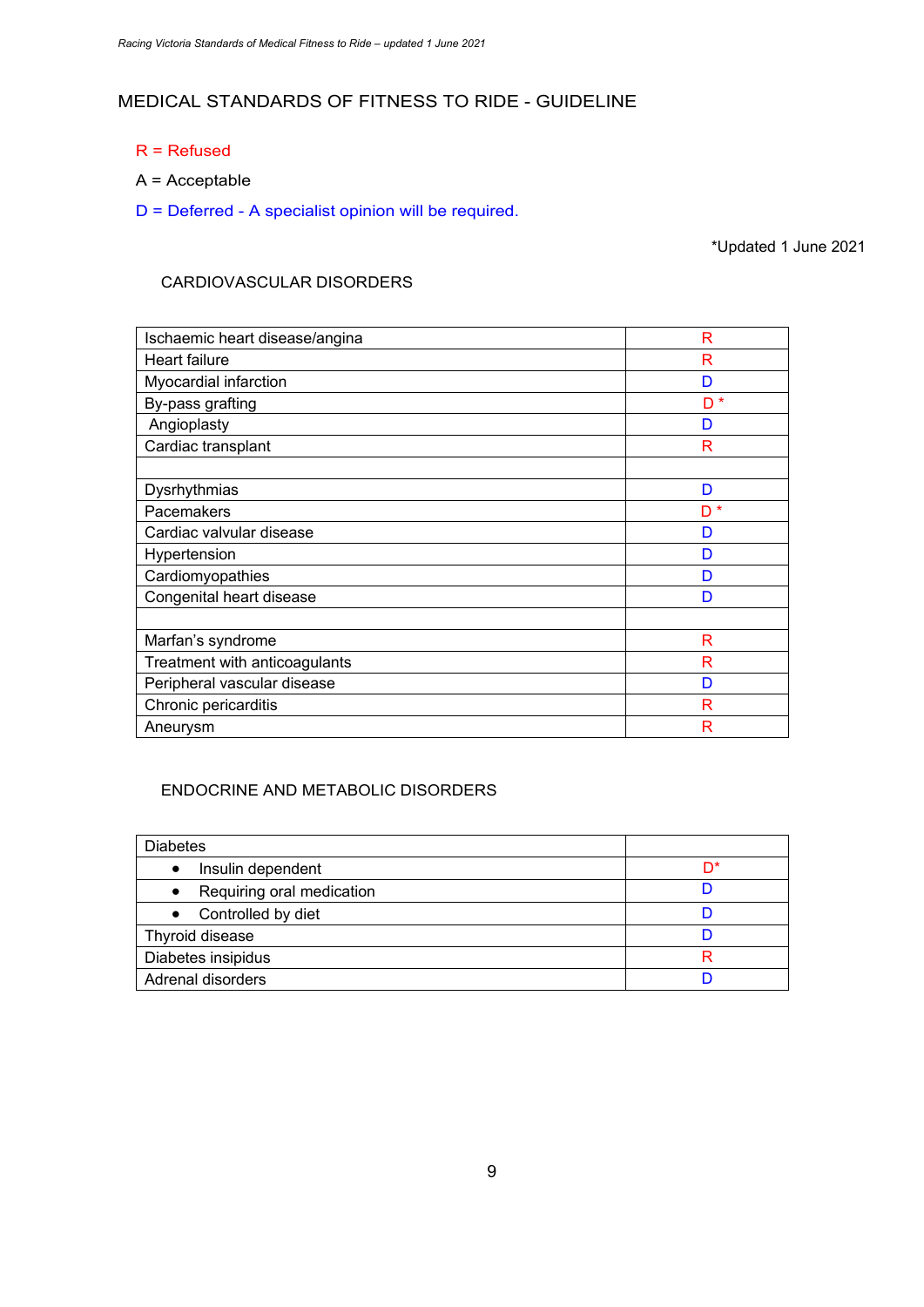#### GASTRO-INTESTINAL AND ABDOMINAL DISORDERS

| Acute gastric erosion                | D* |
|--------------------------------------|----|
| Chronic gastritis                    | n  |
| Active peptic ulcer                  | D* |
| Hiatus hernia                        | A  |
| Inguinal hernia                      |    |
| Haemorrhoids, anal fissure, fistulae |    |
| Colostomy, ileostomy                 |    |
| Colitis (ulcerative or Crohn's       |    |
| Cirrhosis                            |    |
| Cirrhosis decompensated              | R  |
| Chronic pancreatitis                 | R  |
| Chronic active hepatitis             | R  |

#### GENITO-URINARY AND RENAL DISORDERS

| Chronic renal failure             |  |
|-----------------------------------|--|
| Renal transplant                  |  |
| <b>Nephritis</b>                  |  |
| Kidney stones                     |  |
| <b>Prostatitis</b>                |  |
| Single kidney or horseshoe kidney |  |

#### GYNAECOLOGICAL CONDITIONS

| Pregnancy                            |  |  |
|--------------------------------------|--|--|
| normally                             |  |  |
| last three months                    |  |  |
| caesarean section (minimum 16 weeks) |  |  |
| Hysterectomy (minimum 16 weeks)      |  |  |

#### HAEMATOLOGY:

| Haemorrhagic Disorders |  |
|------------------------|--|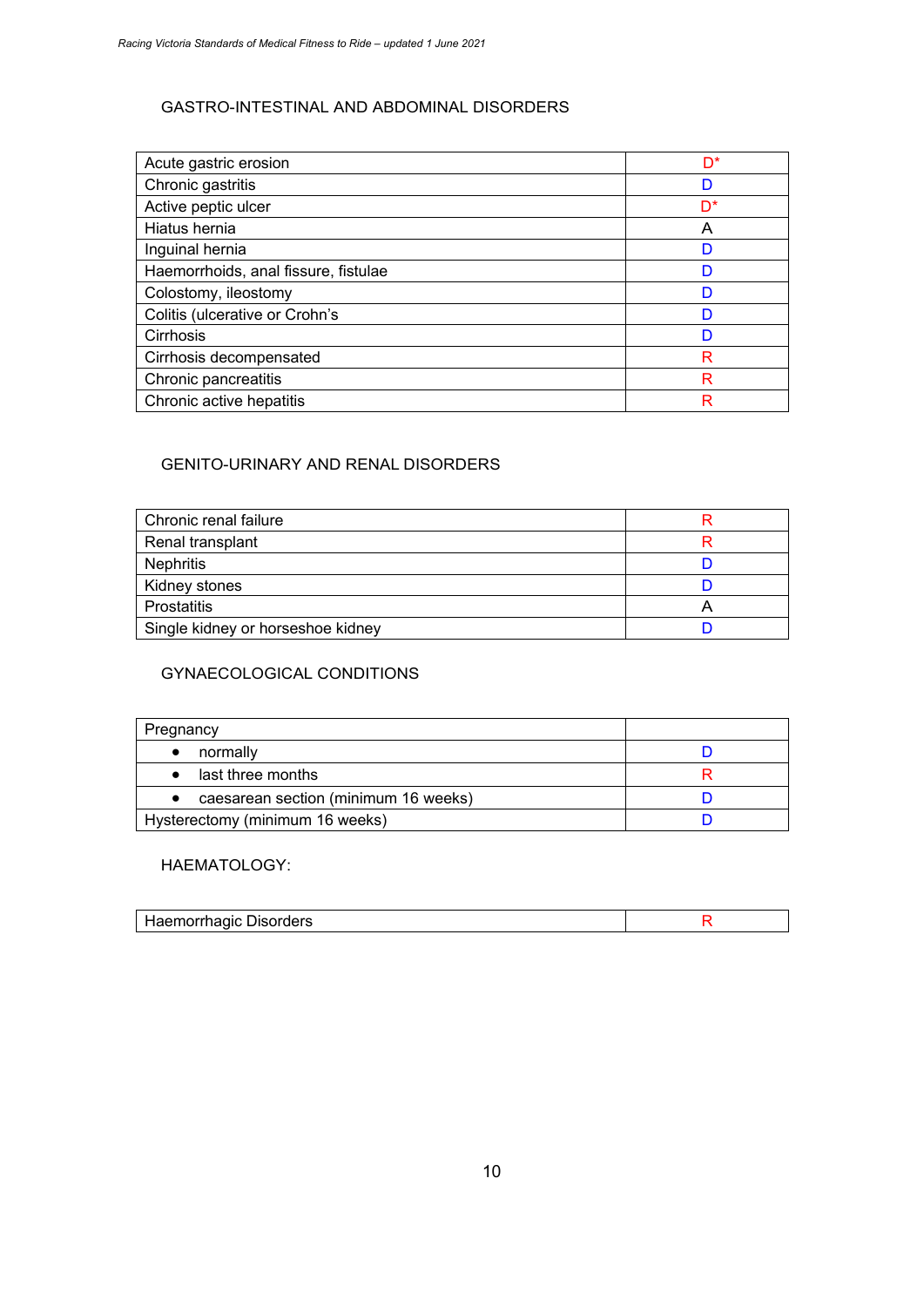#### HEARING:

Hearing should be adequate for the rider to hear all instructions and to ensure that the safety of other riders is not put at risk.

| Any loss greater than 35dBA (in either ear over oral vocal range                                                  |       |
|-------------------------------------------------------------------------------------------------------------------|-------|
| 500-2000c/sec) is pathological in a jockey:                                                                       |       |
| New applicants<br>$\bullet$                                                                                       | R     |
| <b>Existing licence holders</b>                                                                                   | D     |
| Bilateral total deafness, surdimutism                                                                             | R     |
| One side total deafness with controlateral air and bone<br>conduction loss greater than 20 Db                     | R     |
| Any disorder in the eardrum and medium cavum leading to a<br>$\bullet$<br>binaural hearing loss greater than 20Db | R     |
| Acute otorrhea                                                                                                    | D     |
| Unilateral uncompensated vestibular areflexia                                                                     | R     |
| Bilateral hyporeflexia with directional preponderance                                                             | R     |
| Vertigo syndrome, resolvent after treatment of cause, in the<br>absence of ideonystagmographic<br>disorder        | D     |
| Perforated eardrum                                                                                                | D     |
| Chronic suppurating otitis media                                                                                  | D     |
| <b>Otosclerosis</b>                                                                                               | D     |
| Prothesis                                                                                                         | $R^*$ |

#### INFECTIOUS DISORDERS:

| <b>Tuberculosis</b>   |  |
|-----------------------|--|
| Hepatitis             |  |
| HIV positive          |  |
| AIDS syndrome         |  |
| COVID-19 (SARS CoV-2) |  |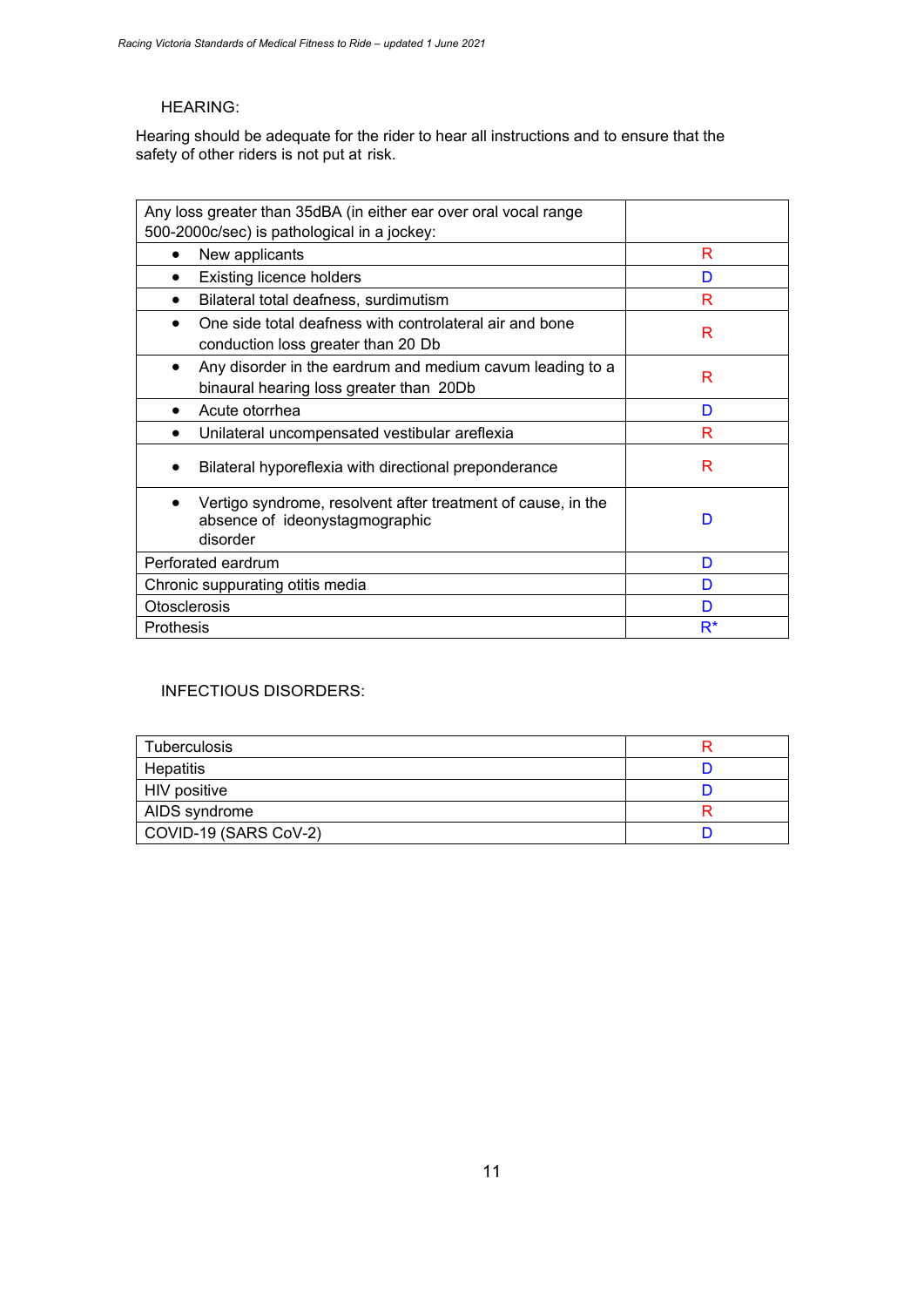#### 9. MUSCULOSKELETAL DISORDERS:

| <b>Artificial Limbs</b>                                                                                                                                                                                                                                                                                                                                                                                                                                                                    | R |
|--------------------------------------------------------------------------------------------------------------------------------------------------------------------------------------------------------------------------------------------------------------------------------------------------------------------------------------------------------------------------------------------------------------------------------------------------------------------------------------------|---|
| Amputation of a limb or part of a limb, Loss of digit (s) – To be<br>reviewed on an individual basis                                                                                                                                                                                                                                                                                                                                                                                       | D |
| Fracture(s):<br>Before applying to return to race riding after fracture or<br>dislocation, the jockey should have an appropriate range of<br>pain free movement, radiological evidence of a sound bony<br>union, clearance from an orthopaedic surgeon and be able<br>to show that his/her ability to ride is unaffected. No jockey<br>may race wearing a plaster cast, back slab, fibre-glass<br>support, prosthesis or similar appliance unless authorised by<br>the RV Medical Officer. | D |
| Fracture of the Skull and Spine:<br>Medical clearance by the treating specialist in conjunction<br>with RV Medical Officer is required in every case.                                                                                                                                                                                                                                                                                                                                      | D |
| Dislocated Acromio-Clavicular (A/C) joint:<br>Before applying to return to race riding, the jockey should<br>have an appropriate range of pain free movement and be<br>able to show that his/her ability to ride is unaffected.                                                                                                                                                                                                                                                            | D |
| Dislocated or subluxed shoulder - FIRST OCCASION:<br>Before applying to return to race riding, the jockey should<br>$\bullet$<br>have an appropriate range of pain free movement and be<br>able to show that his/her ability to ride is unaffected.                                                                                                                                                                                                                                        | D |
| Dislocated or subluxed shoulder - RECURRENT<br>Before returning to race riding, the jockey should have an<br>appropriate range of pain free movement and be able to<br>show that his/her ability to ride is unaffected.                                                                                                                                                                                                                                                                    | D |
| Rheumatoid arthritis.                                                                                                                                                                                                                                                                                                                                                                                                                                                                      | D |
| Spondylolisthesis                                                                                                                                                                                                                                                                                                                                                                                                                                                                          | D |
| Disc injury                                                                                                                                                                                                                                                                                                                                                                                                                                                                                | D |
| Joint replacement                                                                                                                                                                                                                                                                                                                                                                                                                                                                          | D |
| Internal metal fixation                                                                                                                                                                                                                                                                                                                                                                                                                                                                    | D |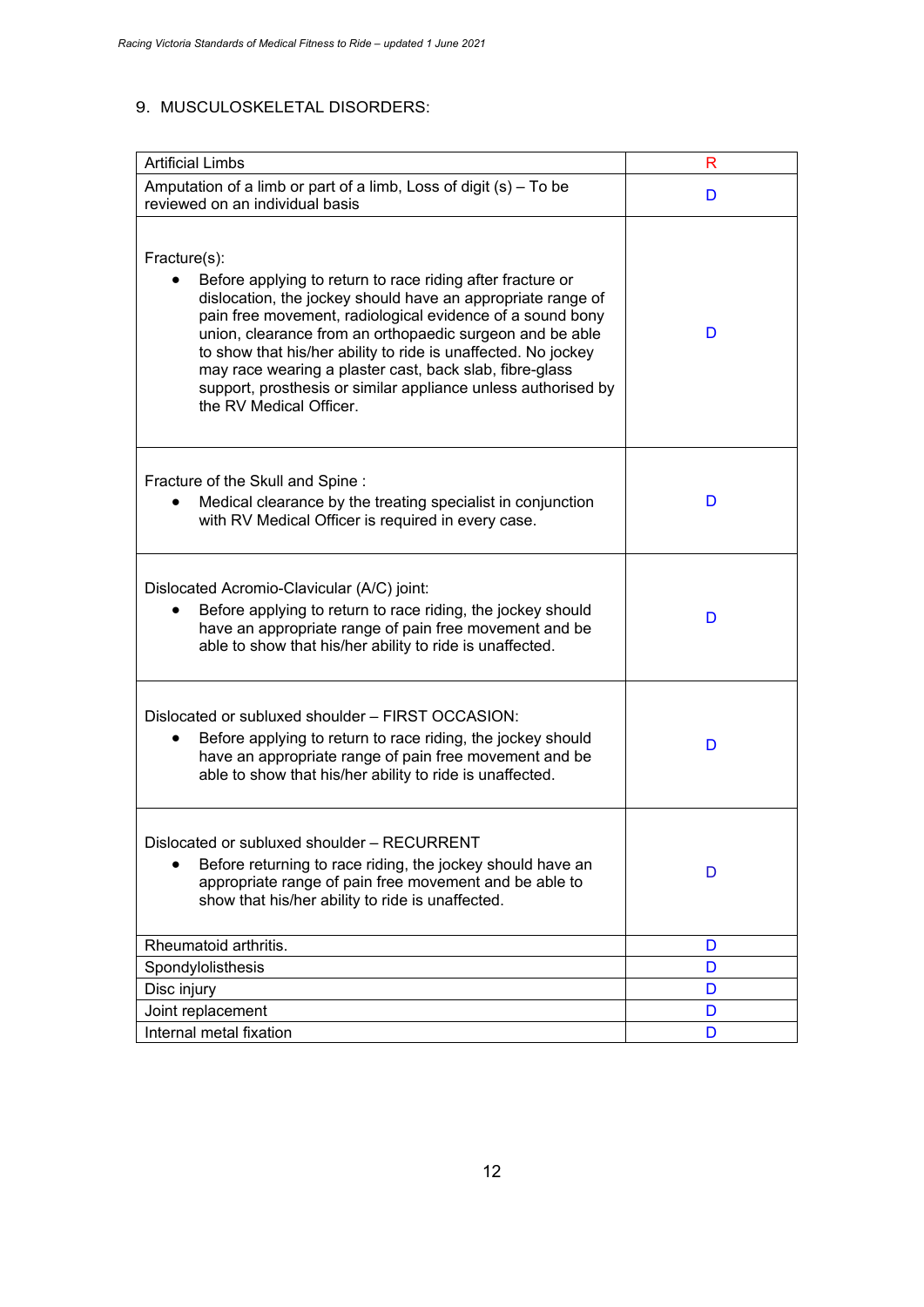#### 10. NEOPLASIA / CANCER:

| stooplasie i<br>Cancer<br>neoplasia |  |
|-------------------------------------|--|

#### 11. NEUROLOGICAL DISORDERS:

| Chronic migraine                                                                                                                                                                                                                                                                                                                                           | D            |
|------------------------------------------------------------------------------------------------------------------------------------------------------------------------------------------------------------------------------------------------------------------------------------------------------------------------------------------------------------|--------------|
| Chronic neurological disorders (e.g. Parkinson's disease,<br>multiple sclerosis, etc.)                                                                                                                                                                                                                                                                     | R.           |
| Chronic Menieres, vertigo or labyrinthitis                                                                                                                                                                                                                                                                                                                 | R            |
| Cerebrovascular disease                                                                                                                                                                                                                                                                                                                                    | $\mathsf{R}$ |
| Meningitis or encephalitis                                                                                                                                                                                                                                                                                                                                 | D            |
| Intracranial tumour requiring craniotomy                                                                                                                                                                                                                                                                                                                   | D            |
| A-V malformation after a bleed                                                                                                                                                                                                                                                                                                                             | R            |
| Intracranial aneurysm                                                                                                                                                                                                                                                                                                                                      | R            |
| Pituitary tumour - no visual field defect                                                                                                                                                                                                                                                                                                                  | D            |
| Pituitary tumour - with visual field defect                                                                                                                                                                                                                                                                                                                | R            |
| Narcolepsy                                                                                                                                                                                                                                                                                                                                                 | R            |
| Unexplained loss of consciousness                                                                                                                                                                                                                                                                                                                          | D            |
| Sub-arachnoid<br>Epilepsy/single<br>haemorrhage<br>(see<br>$\blacksquare$<br>seizure)                                                                                                                                                                                                                                                                      | D            |
| Intracranial haematoma - (see Epilepsy/single seizure)                                                                                                                                                                                                                                                                                                     | D            |
| Serious head injury - (see Epilepsy/single seizure)                                                                                                                                                                                                                                                                                                        | D            |
| Craniotomy/burr hole surgery:<br>Following any cranial fracture or surgery, the integrity and /<br>or strength of the skull must not be significantly<br>compromised.                                                                                                                                                                                      | D            |
| Epilepsy single seizure:<br>Following acute head injury or intracranial surgery. An<br>applicant may be reviewed after a minimum of<br>12 months provided he/she has been without all anti-<br>epileptic medication and has been free of fits during that<br>period.<br>Note: Independent specialist opinion required in every case.                       | D            |
| Epilepsy – Refused unless the applicant can meet all of the<br>following criteria;<br>Applicant has been free of epileptic attack for at least 10<br>years<br>Applicant<br>has<br>taken<br>anti-epileptic<br>not<br>any<br>medications during this 10-year period.<br>Applicant does not have a continuing liability to epileptic<br>seizures <sup>1</sup> | R            |

 $^1$  The Medical Standards for epilepsy are broadly in line with the National Transport Commission Austroads: Assessing Fitness to Drive 2016 (amended August 2017) 6.2 page 83-9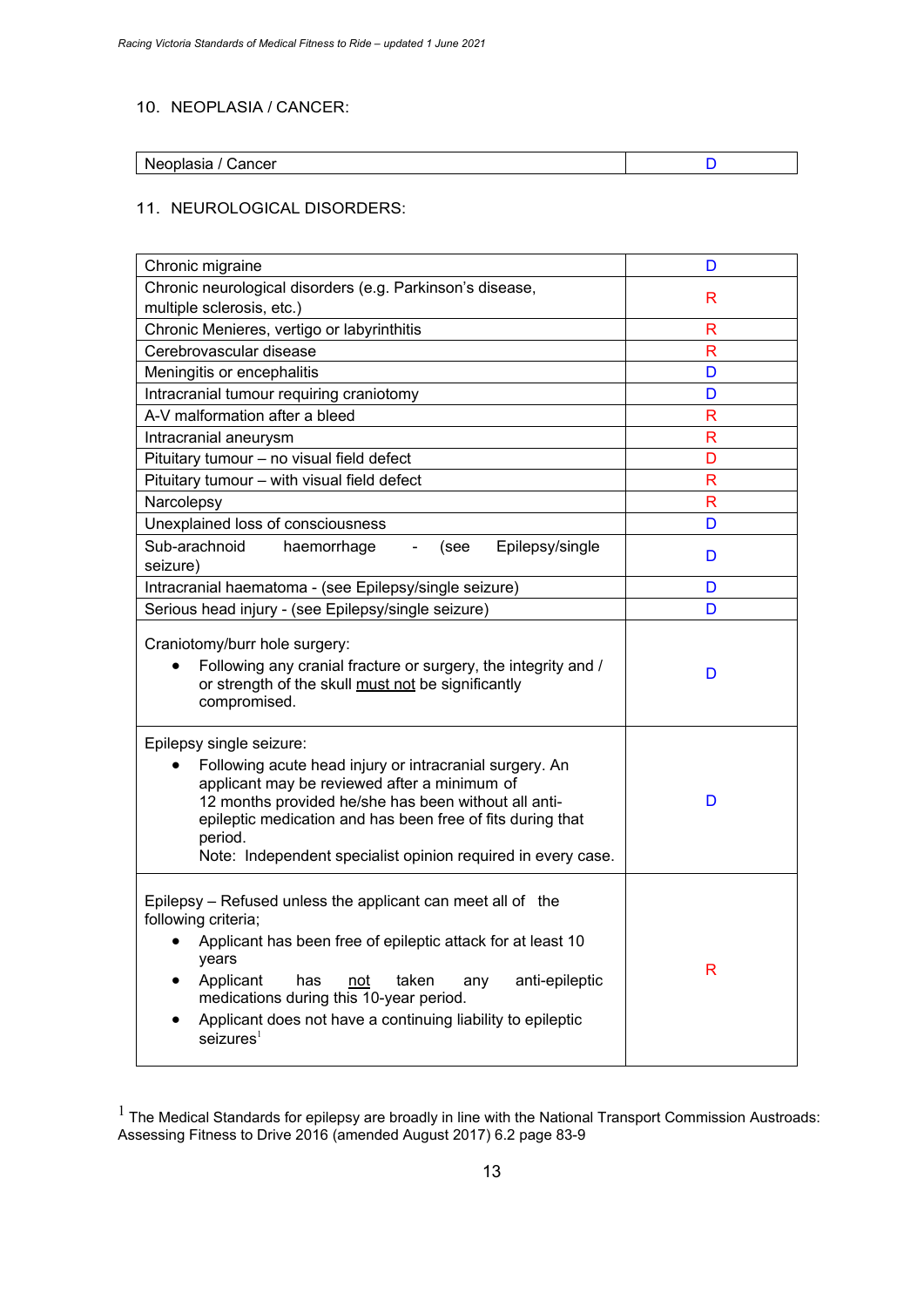#### 12. PSYCHIATRIC DISORDERS

PLEASE NOTE: following any cranial fracture or surgery, the integrity and/or strength of the skull must not be significantly compromised.

Most mental illness affects the ability of the person to exercise sound judgement (due to the illness), or affects their ability to co-ordinate and remain alert (due to the side effects of the medication, which are frequently of a sedative nature). Either feature may endanger the wellbeing of both the individual and other jockeys.

| Organic - disorders (including: all forms of dementia, delirium, organic brain<br>disorders as a result of brain damage, neurological, metabolic or endocrine<br>dysfunction)                                                                                                    | R |
|----------------------------------------------------------------------------------------------------------------------------------------------------------------------------------------------------------------------------------------------------------------------------------|---|
| Any diagnosis under psychoactive substance use - (Including: states of acute<br>intoxication; dependence, withdrawal; side effects - for alcohol, recreational drugs<br>or solvent use)                                                                                          | R |
| Residual damage from substance use or abuse                                                                                                                                                                                                                                      | D |
| Schizophrenia and Delusional disorders (including: all types of schizophrenia,<br>schizoeffective disorders and acute and transient psychotic disorders)                                                                                                                         | R |
| Mood disorders<br>Depression (specialist opinion will be required with particular attention to the<br>method of treatment. A significant number of the drugs used to treat depression will<br>have sedative side-effects and affect co-ordination and/or physical capabilities). | D |
| Mania                                                                                                                                                                                                                                                                            | R |
| Bipolar disorder                                                                                                                                                                                                                                                                 | D |
| Anxiety disorders<br>Generalised anxiety – (specialist opinion required to review the severity and mode<br>of treatment)                                                                                                                                                         | D |
| Panic Disorder                                                                                                                                                                                                                                                                   | R |
| Personality disorders - (specialist opinion required in every case)                                                                                                                                                                                                              | D |
| Anti social personality disorder also known as Dissocial or psychopathic                                                                                                                                                                                                         | R |
| Behavioural, Emotional and Developmental disorders<br>ADHD (adult form) (specialist opinion required)                                                                                                                                                                            | D |
| Autistic spectrum and Asperger's Syndrome - (specialist opinion required)                                                                                                                                                                                                        | D |